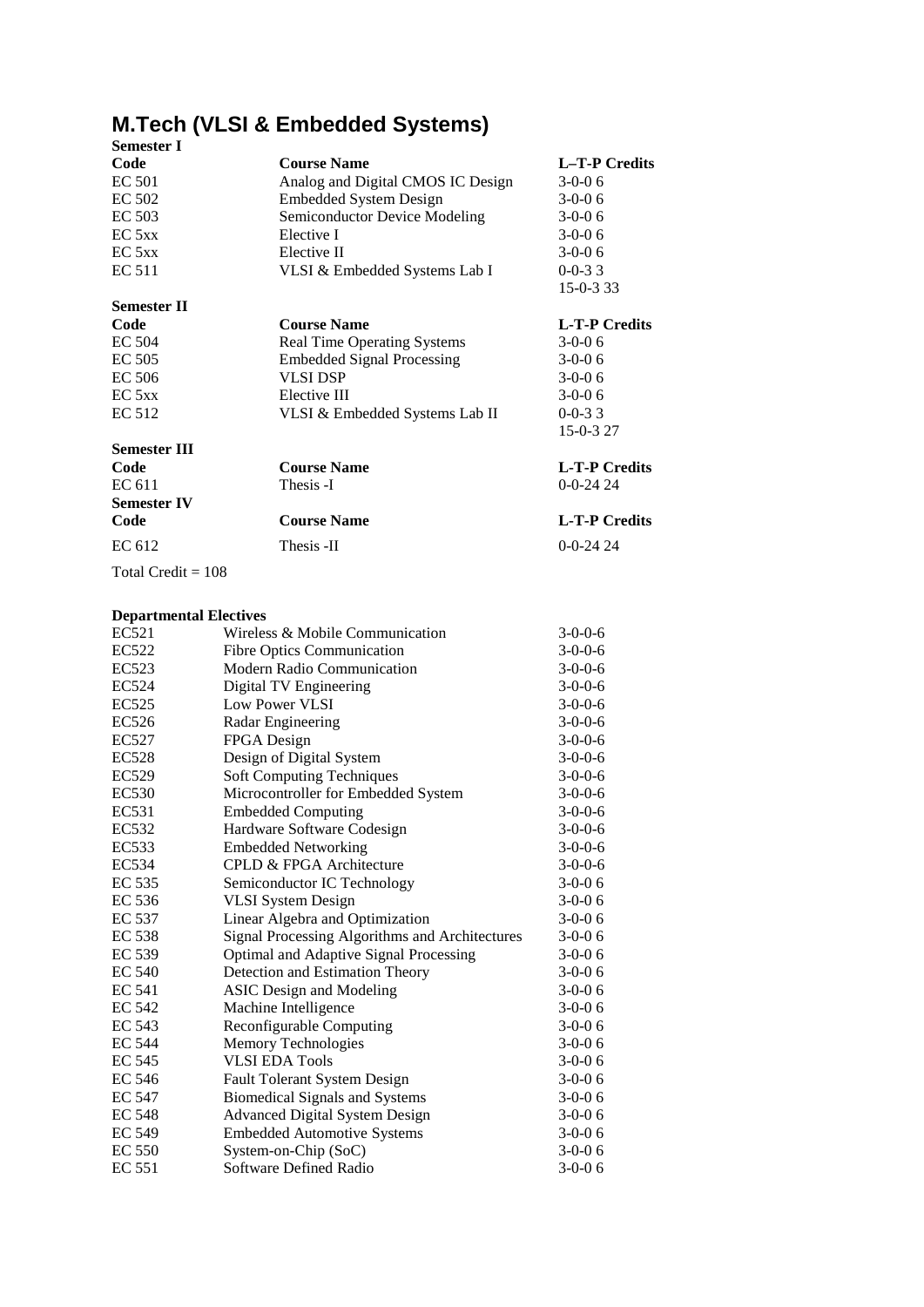| EC <sub>552</sub> | Smart Antenna  | $3-0-0-6$ |
|-------------------|----------------|-----------|
| EC <sub>553</sub> | Filters Design | $3-0-0-6$ |

## **EC501 Analog & Digital CMOD IC Design 3-0-0-6**

MOS Switch, MOS Diode/ Active Resistor, Current Sinks & Sources, Current Mirror, Current & Voltage Reference, Band gap References. Inverters, Differential Amplifiers, Cascode Amplifiers, Current Amplifiers, Output Amplifiers, High Gain Amplifier Architectures. Buffered Opamp, High Speed/Frequency Opamps, Differential Output Opamps, Micro power Op amps, Low Noise Opamp. Low Voltage Opamp, Macro models for Opamps. Sequential Ckts. Design of FSM, Moore & Mealy machines, Metastability, Solutions to metastability, Synchronization methods, VHDL codes for complex sequential machines, Hazards, Types of hazards, Method to eliminate hazards, case studies. CMOS parasitic, Technology scaling, Lambda parameter, Design calculations for different logic ckts, Calculations for Area on chip, Power dissipation, PDP, Transmission gate, Domino logic, NORA logic, CMOS layout techniques, Transient response, Advance trends of elements & Alloys for ultra fast logic ckts.

## **Texts :**

1. J.M. Rabaey, A. Chandrakasan and B. Nikolic, Digital Integrated Circuits- A Design Perspective, 2nd ed., PHI, 2003

2. N.H.E. Weste and K. Eshraghian, Principles of CMOS VLSI Design – a System Perspective, 2nd ed., Pearson Education Asia, 2002

3. S.M. Kang and Y. Leblevici, CMOS Digital Integrated Circuits Analysis and Design, 3rd ed., McGraw Hill, 2003

4. J. P. Uyemura, Introduction to VLSI Circuits and Systems, John Wiley & Sons (Asia) Pte Ltd, 2002

5. R. Jacob Baker, CMOS Circuit Design, Layout, and Simulation, IEEE Press, 1997.

6. B. Razavi, Design of Analog CMOS Integrated Circuits, McGraw Hill 2001

7. P. E. Allen and D. R. Holberg, CMOS Analog Circuit Design, 2<sup>nd</sup> edition, Oxford University Press, 1997

8. B. Razavi, RF Microelectronics, Prentice-Hall, 1998.

9. P. R. Gray and R. G. Meyer, Analysis and design of Analog Integrated circuits 4th Edition, Wiley Student Edition, 2001.

10. D. A. Johns and K. Martin, Analog Integrated Circuit Design, Wiley Student Edition, 2002.

## **EC 502 Embedded System Design 3-0-0 6**

Digital Systems and Embedded Systems, Design Methodology, Design Metrics, Specialties, Concepts & types of Memory, Cache Memory, Cache mapping techniques, replacement policies, Cache wire Techniques, Cache Impact on system Performance, Integrated Circuits Technologies- Full custom/VLSI, Logic Families, ASICs , PLDs, PALs, CPLDs , FPGA, Packaging and Circuit Boards, Interconnection and Signal Integrity , Differential Signaling. General Purpose Processor, System On chip, Embedded Computer Organization, ARM 7/ARM 9 architecture, ARM Microcontrollers and Processor Cores, Instructions and Data handling, interfacing with Memory, Interrupts, Timers, ARM Bus. I/O Devices, Controllers, Simple & Autonomous I/O Controllers, Parallel, Multiplexed, Tristate, and Open-Drain Buses, Bus Protocols, Serial Transmission Techniques & Standards, Wireless protocols, CAN & advanced Buses. Design Methodology, Design Flow, Architecture Exploration, Functional Design, Functional Verification, Synthesis, Physical Design, Design Optimization, Area Optimization, Timing Optimization, Power Optimization, Design for Test , Fault Models and Fault Simulation, Scan Design and Boundary Scan, Built-In Self Test (BIST), Nontechnical Issues.

## **Texts/References:**

1. Digital Design: An Embedded Systems Approach Using Verilog, Peter J. Ashenden ELSEVIER, Morgan Kaufmann Publication, 2008.

2. Data books of ARM7/ARM9 J. Staunstrup and W. Wolf, editors, Hardware/Software Co- Design: Principles and Practice, Kluwer Academic Publishers, 1997.

3. G. DeMicheli, R. Ernst, and W. Wolf, editors, Readings in Hardware/Software Co-Design, Academic Press, 2002.

## **EC 503 Semiconductor Device Modeling 3-0-0 6**

p-n Junctions: equilibrium conditions, forward and reverse-biased junctions, reverse-bias breakdown, transient and a-c conditions, recombination and generation in the transition, semiconductor heterojunctions, Metal semiconductor junctions: Schottky barriers, rectifying and Ohmic contacts, Bipolar junction transistors: minority carrier distribution and terminal currents, generalized biasing, switching, secondary effects, frequency limitations of transistors, heterojunction bipolar transistors, Field-Effect Transistors: JFETcurrent- voltage characteristics, effects in real devices, high-frequency and high-speed issues, Metal Insulator Semiconductor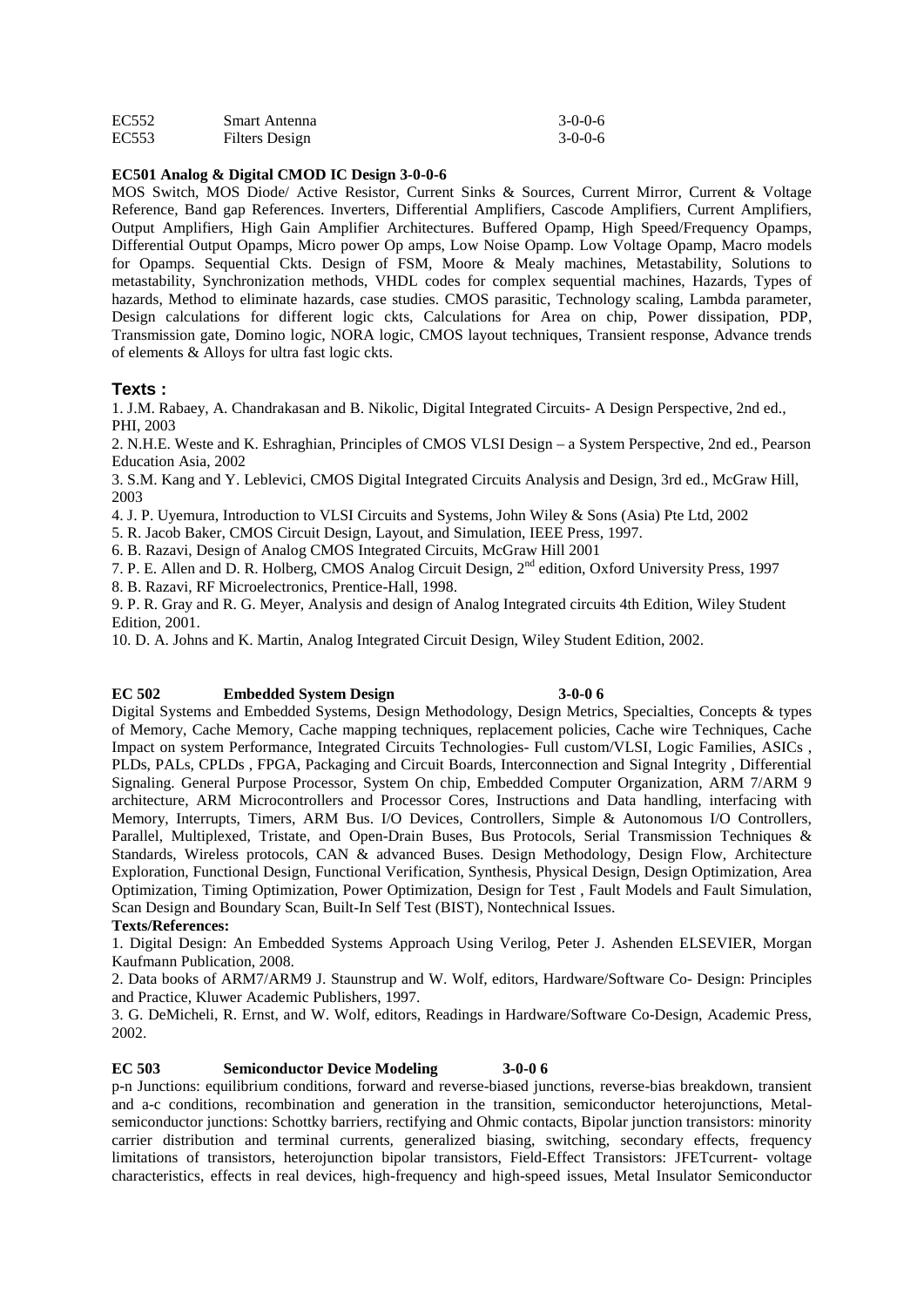FET, MOSFETbasic operation and fabrication; ideal MOS capacitor; effects of real surfaces; threshold voltages; output and transfer characteristics of MOSFET, short channel and Narrow width effects, MOSFET scaling, Optoelectronics Devices: Light emitting diodes, Lasers, Photoconductors, Junction Photodiodes, Avalanche Photodiodes, Solar Cells, SPICE Models for Semiconductor Devices: MOSFET Level 1, Level 2 and level 3 model, Model parameters; SPICE models of p-n diode and BJT.

## **Textss:**

1. B. G. Streetman and S. Banerjee, *Solid State Electronic Devices*, 6th Edition, PHI Private Limited, 2011.

2. P. Bhattacharya, *Semiconductor Optoelectronics Devices*, 2nd Edition, PHI, 2009.

3. G. Massobrio and P. Antognetti, *Semiconductor Device Modeling withSPICE*, 2nd Edition, TMH, 2010.

4. C. C. Hu, *Modern Semiconductor Devices for Integrated Circuits*, Pearson Education, 2010.

5. R. S. Muller and T. I. Kamins, *Device Electronics for Integrated Circuits*, 3rd Edition, Wiley India, 2009.

6. S. M. Sze and K. K. Ng, *Physics of Semiconductor Devices*, 3rd Edition, Wiley India, 2010.

7. Y. Tsividis, *Operation and Modeling of the MOS transistor*, 2nd Edition, TMH, 1999.

8. S. A. Neamen and D. Biswas, *Semiconductor Physics and Devices*, 4 th Edition, TMH, 2012.

## **EC5xx Elective I 3-0-0-6**

## **EC5xx Elective II**

## **EC511 VLSI & Embedded System Lab I 0-0-3-3**

**EC 504 Real Time Operating Systems 3-0-0 6**

Software Architectures, Software Developments Tools, Programming Concepts, Embedded Programming in C and C++, Queues, Stacks, Optimization of Memory needs, Program Modeling Concepts, Software Development Process Life Cycle and its Model, Software Analysis, Design and Maintenance, Operating System Concepts, Processes, Deadlocks, Memory Management, Input /Output, Files, Security, the Shell, Recycling of Concepts. Operating system structure Monolithic Systems: Layered Systems, Virtual Machines, Exo-kernels, Client-Server Model,Real Time Operating Systems (μC/OS):Real-Time Software Concepts, Kernel Structure, Task Management, Time Management, Inter task Communication & Synchronization, Memory Management, and Porting μCos-II. Linux/RT Linux: Features of Linux, Linux commands, File Manipulations, Directory, Pipes and Filters, File Protections, Shell Programming, System Programming, RT Linux Modules, POSIX Threads, Mutex Management, Semaphore Management.

**Texts:**

1. μC/OS-II, The real time Kernel, Jean J. Labrossy, Lawrence: R & D Publications, 2000.

2. Embedded Real Time Systems: Concepts, Design & Programming, Dr.K.V.K.K. Prasad, Dreamtech Publication, 2007.

3. An Embedded Software Primer, David E. Simon, Pearson Education Publication, 2005.

4. Modern Operating Systems, Second Edition, Andrew S. Tanenbaum, Prentice Hall Publication, 2001.

5. Embedded Systems Architecture, Programming and design, Raj Kamal, Tata MCgraw-Hill Publication, 1999.

## **EC505 Embedded Signal Processing 3-0-0 6**

Digital Signal Processing Overview, Convolution, Correlation, Digital filters, DFT, STFT, DCT, wavelets and filter banks, FFT algorithms and Implementation, Representations of the DSP algorithms, Block diagrams, Signal flow graph, Data-flow graph, Dependence graph, iteration bounds, Pipelining and Parallel processing of FIR filters, Algorithm transformation: Retiming , Folding, Unfolding, Algorithmic strength reduction in Filters and Transforms, Parallel FIR filters, Fast FIR algorithms, Discrete cosine transform and Inverse DCT, Parallel processing for IIR filters, Pipelined adaptive digital filters. Introduction to Digital signal processing systems, MAC, Barrel shifter, ALU, Multipliers, Dividers, DSP processor architecture, Software developments, Selections of DSP processors, real time implementation considerations, Hardware interfacing, DSP processor architectures: TMS 320C54XX, TMS 320C67XX, Blackfin processor: Architecture overview, memory management, I/O management, On chip resources, programming considerations, Real time implementations, Applications of DSP systems: FIR filters, IIR filters, DTMF generation and detection, FFT algorithms, wavelet algorithms, Adaptive algorithms: system identification, inverse modeling, noise cancellation, prediction. **Texts:**

1. Sen M. Kuo and Woon-Seng Gan, " Digital Signal Procesors, architectures, implementations, and applications", Prentice-Hall, 1999.

2. V. Madisetti, " The Digital Signal Processing Handbook", IEEE press, 2000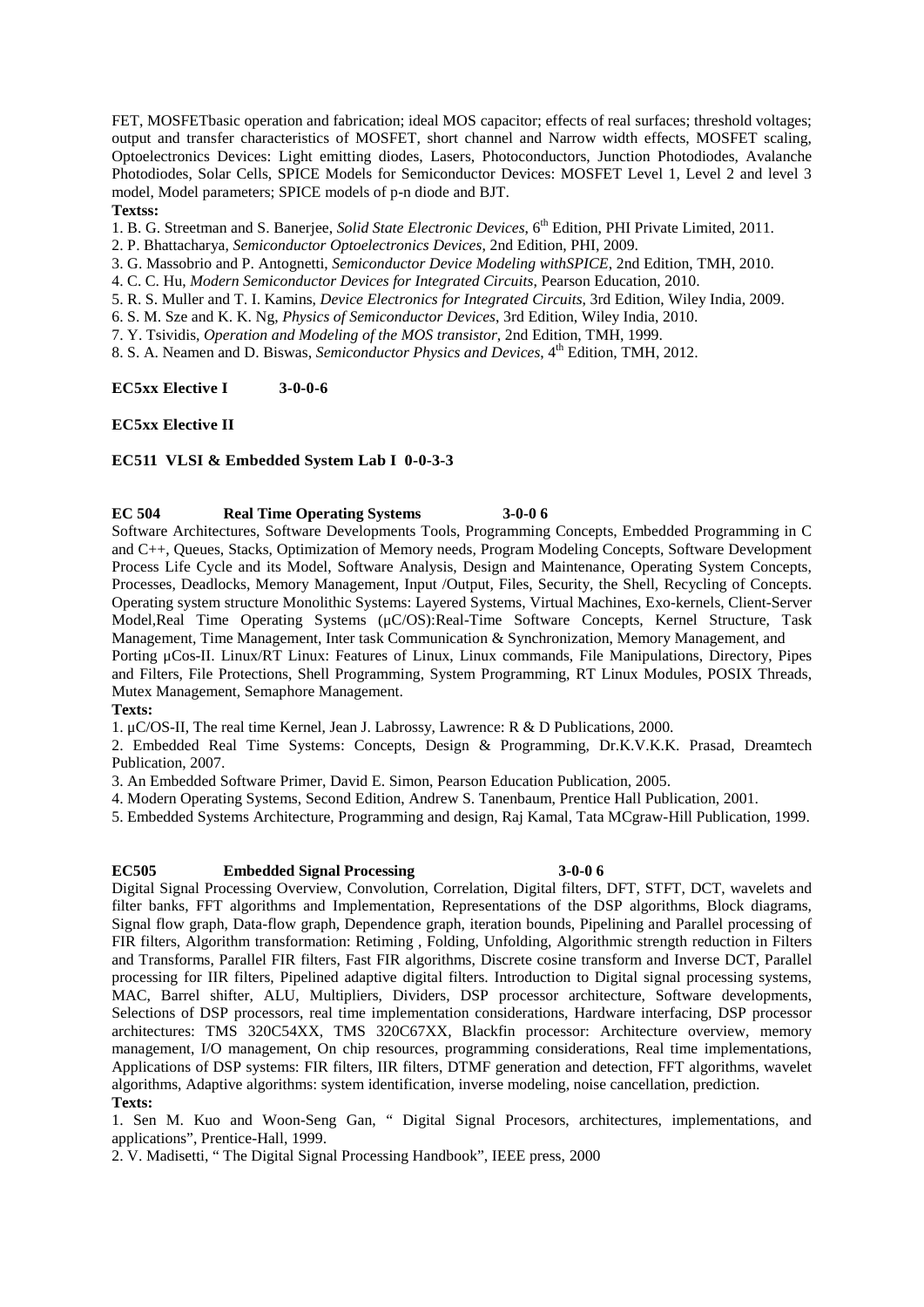3. K. K. Parhi, "VLSI Digital Signal Processing Systems- Design and Implementation", John Wiley & Sons, Inc, 2008.

4. Sanjit K. Mitra, " Digital Signal Processing: A Computer based approach", McCraw Hill, 1998.

5. Lawrence R. Rabiner and Bernard Gold, "Theory and application of Digital signal Processing", Prentice-Hall of India, 2006.

## **EC506 VLSI DSP 3-0-0 6**

Introduction to DSP systems: Representation of DSP algorithms; Iteration Bound: Definition, Examples, Algorithms for computing Iteration bound; Pipelining and Parallel Processing: Definitions, Pipelining and parallel processing of FIR filters, Pipelining and parallel processing for low power; Retiming: Definitions and Properties, Solving system of Inequalities, Retiming techniques; Unfolding: Definition, An algorithm for unfolding, Applications of unfolding; Folding: Definition, Folding transformations, Register minimization techniques, Register minimization in folded architectures; Systolic Architecture Design: Introduction, Systolic array design methodology, FIR systolic arrays, Selection of scheduling vector, Matrix-Matrix multiplication and 2D systolic array design; CORDIC based Implementations: Architecture, Implementation of FIR filter and FFT algorithm; Bit-Level arithmetic architectures: Parallel multipliers, Bit-serial multipliers, Bit-Serial FIR filter design and Implementation; Redundant arithmetic: Redundant number representation, Carry-free radix-2 addition and subtraction, radix-2 hybrid redundant multiplication architectures; Low-power design: Theoretical background, Scaling versus power consumption, Power analysis, Power reduction techniques, Power estimation approaches.

## **Texts / References:**

1. U. Meyer-Baese, DSP with FPGA, Springer, 2004.

2. K. K. Parhi, VLSI DSP Systems, Wiley, 2003.

3. R.G. Lyons, Understanding Digital Signal Processing, Pearson Education, 2004.

## **EC5xx Elective II 0-0-3-6**

## **EC 513 VLSI & Embedded Sytems Lab II 0-0-3 3**

The faculty associate with instruction of these subjects shall assign laboratory practices to the students, minimum three per course.

The laboratory practices shall encompass implementation/ deployment of the course work in terms of the hardware setup, algorithm development and programming assignment. The student shall submit a document as a bonafide record of such assignment in the hard/soft copy format to the concerned faculty for further evaluation.

## **Texts / References:**

1. M. H. Rashid, *Introduction to PSpice Using OrCAD for Circuits and Electronics*, 3rd Edition, Prentice-Hall India, 2006.

2. B. Razavi, *Design of Analog CMOS Integrated Circuits*, McGraw Hill, 2001.

3. B. Razavi, *RF Microelectronics*, Prentice-Hall, 1998.

4. P. E. Allen and D. R. Holberg, *CMOS Analog Circuit Design*, 2nd Edition, Oxford University Press, 1997.

5. D. A. Johns and K. Martin, *Analog Integrated Circuit Design*, Wiley Student Edition, 2002.

6. P. R. Gray and R. G. Meyer, *Analysis and Design of Analog Integrated Circuits*, 4th Edition, Wiley Student Edition, 2001.

7. Mentor Graphics CAD software manuals.

## **EC521 Wireless & Mobile Communication 3-0-0-6**

Cellular concepts, frequency reuse, co channel interference, Cell splitting. Radio propagation characteristics; models for path loss, shadowing and multipath fading (delay spread, coherence bandwidth coherence time. Doppler spread). Jakes' channel model. Digital modulation for mobile radio; analysis under fading channels; diversity techniques and Rake demodulator. Introduction to spread spectrum communication. Multiple access techniques used in mobile wireless communications: FDMA/TDMA, CDMA. The cellular concept: Frequency reuse; the basic theory of hexagonal cell layout; spectrum efficiency. FDM/TDM Cellular systems; channel allocation schemes. Handover analysis. Cellular CDMA; soft capacity. Erring capacity comparison of FDM/TDM systems and cellular CDMA. Discussion of GSM standards; signaling and call control; mobility management; location tracing. Wireless data networking; packet error modeling on fading channels, performance analysis of link and transport layer protocols over wireless channels; mobile data networking (mobile IP); wireless data in GSM, IS-95, and GPRS. TEXTS:

1. Jochen Schiller, "Mobile Communications", Second Edition, Pearson Education, 2003.

2. William Stallings, "Wireless Communications and Networks", Pearson Education, 2002.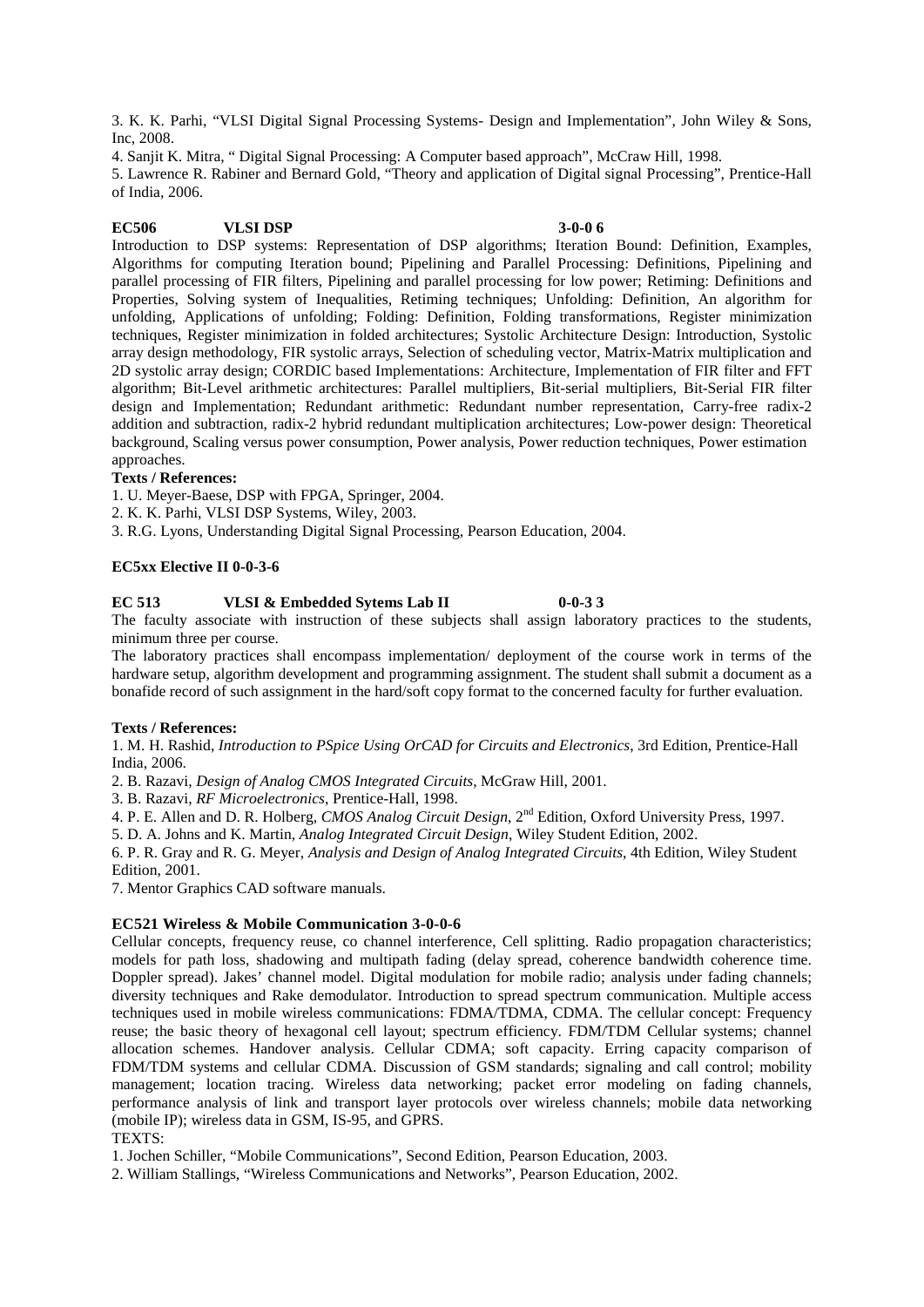REFERENCES:

1. Kaveh Pahlavan, Prasanth Krishnamoorthy, "Principles of Wireless Networks", First Edition, Pearson Education, 2003.

2. Uwe Hansmann, Lothar Merk, Martin S. Nicklons and Thomas Stober, "Principles of Mobile Computing", Springer, 2003.

3. C.K.Toh, "AdHoc Mobile Wireless Networks", First Edition, Pearson Education, 2002.

## EC522 **FIBRE OPTICS COMMUNICATION** 3-0-0-6

Overview of Optical Communications, Optical Fibers, Signal Degradation, International standards, Review of Optical Sources, Review of Photo detectors, structures for InGaAs APDs, Temperature effect on avalanche gain, Optical receiver, Introduction to optical amplifiers (EDFA), Overview of WDM, Passive optical couplers, Isolators and Circulators.

TEXTS:

1. G.Keiser, Optical Fiber Communications, TMH, 4th Edition, 2008.

2. J. Gowar, Optical Communication Systems, PHI, 2nd Edition, 1993.

## EC523 **MODERN RADIO COMMUNICATIONS** 3-0-0-6

Elements of a Communication Systems, FM Modulators, FET Phase Modulator, Foster-Seeley FM Discriminator, Ratio Detector, AM Transmitter, FM Transmitter, SSB Transmitter, TRF Radio Receiver, Super heterodyne Receiver, Image Frequency, AGC, SSB Transceiver, Special Features in Communication Receiver, Digital Radio, Television Broadcasting, TV Channels, TV Scanning, Indian TV Standards, composite video Signal, Functional blocks and operational aspects of each block of TV transmitter and receiver, CCD cameras, color TV display systems, Digital TV technology, HDTV systems. TEXTS:

1. Louis E Frenzil, Communication Electronics: Principles and Applications, 3rd Edition, MGH, 2001.

2. George Kennedy and Bernard Davis, Electronic Communication Systems, TMH, 4th Edition, 2000.

3. BernardGrob, Basic Television and Video Systems, 6th Edition, MGH, Singapore, 2000.

## EC524 **DIGITAL TV ENGINEERING** 3-0-0-6

Introduction, Digital Television Transmission standards, Performance objectives, Channel coding and modulation, Transmitters, Radio frequency systems, transmission lines, Transmitting antennas, radio wave propagation, Test and measurement.

TEXTS:

1. Modern Television Practice, Principles, Technology and Servicing, R.R. Gulati, 2nd Edition, New Age International Publishers, 2002.

2. Gerald W. Collins, Fundamentals of Digital Television Transmission, John Wiley, 2001.

## EC525 **LOW POWER VLSI** 3-0-0-6

Low power CMOS VLSI design: Introduction, sources of power dissipation, designing for low power, physics of power dissipation in CMOS FET devices, Power estimation, synthesis for low power, Design and test of low voltage CMOS circuits, Low power static RAM architectures, Low energy computing using energy recovery techniques. Software design for low power.

TEXTS:

1. Kaushik Roy, Sharat C Prasad, Low Power CMOS VLSI Circuit Design, Wiley Student Edition, 2009. 2. Jan M Rabaey, Digital Integrated Circuits, 2nd Edition, Pearson Education, 2003.

## EC526 **RADAR ENGINNERING** 3-0-0-6

Radar and Radar Equation, Doppler Effect, CW Radar, FM - CW radar, altimeter, Multiple Frequency Radar, Pulse Radar, Pulse Doppler Radar, Tracking Radar, RADAR System Design, Matched Filter, Detector Characteristics, Phased Arrays, Advantages and Limitations Navigational Aids. TEXTS:

1. M.I. Skolnik, Introduction Radar Systems, McGraw Hill Book Co., Fourth Edition, 2001.

2. G.S.N. Raju, Radar Engineering and Fundamentals and Navigational Aids, I.K. International, 2008

3. Simon Kingsley and Shaun Quegan, Understanding Radar Systems, SciTech Publishing, 1999.

## EC527 **FPGA DESIGN** 3-0-0-6

Architecture vs organization, Design styles, Implementation styles, Design Examples using programmable logic devices, Design of Universal block. Design of memory, Floating point multiplier, Barrel shifter, Special purpose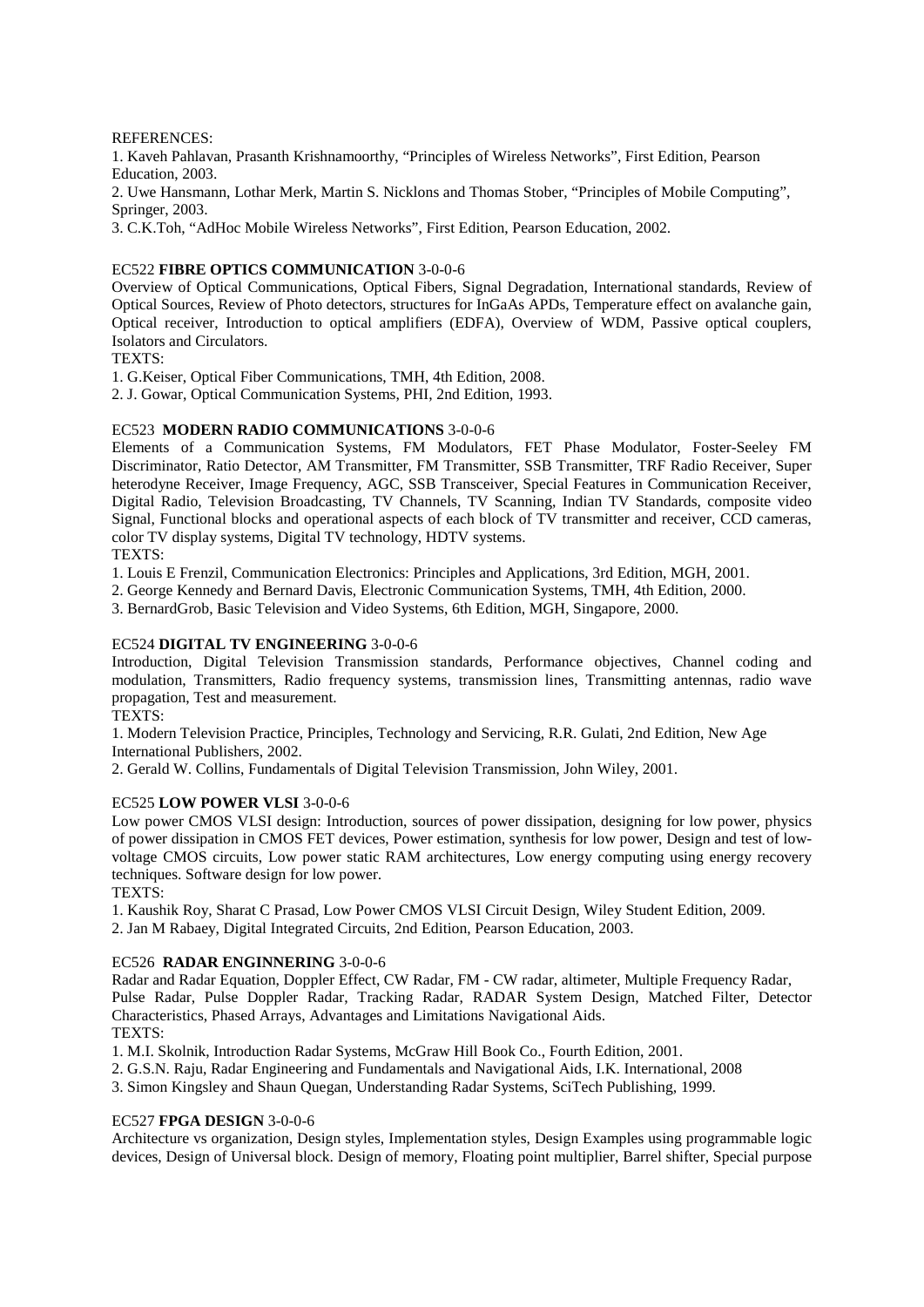Processors - Xilinx Vertex and Spartan - II; Altera FLEX 10k and other architectures. Design of parameterized library cells, Implementation and Testing- Xilinx,Actel and Altera FPGA based systems. Design - Case study. TEXTS:

1. John V.Old Field, Richrad C.Dorf, Field Programmable Gate Arrays, John Wiley1995.

2. Michel John Sebastian Smith: Application Specific Integrated Circuits, Pearson, 1997.

## EE528 **DESIGN OF DIGITAL SYSTEMS** 3-0-0-6

Principles of Sequential logic design: Concept of FSM - Metastability, State machine structures: Moore machine - Mealy machine, Analysis of state machine with D and J-K Flip-flops, Clocked synchronous state machine design, Designing state machine using state diagrams, State machine synthesis using transition list, Clock skew, Overview of PLDs, CPLDs and FPGAs, RT level combinational circuit, Regular sequential circuit, Design examples with VHDL.

TEXTS:

1. J. F. Wakerly: Digital Design-Principles and Practices, 4th Edition, Pearson, 2008.

2. Pong P. Chu: FPGA Prototyping by VHDL Examples: Xilinx Spartan-3 Version, 1st Edition, Wiley-Interscience, 2008.

## **EC529 SOFT COMPUTING TECHNIQUES 3-0-0-6**

Basics of Fuzzy Sets: Fuzzy Relations – Fuzzy logic and approximate reasoning – Design Methodology of Fuzzy Control Systems – Basic structure and operation of fuzzy logic control systems. Concepts of Artificial Neural Networks: Basic Models and Learning rules of ANN's. Single layer perceptron networks – Feedback networks – Supervised and unsupervised learning approaches – Neural Networks in Control Systems. Basics of Genetic Algorithms: Evolution of Genetic Algorithm Applications. Integration of Fuzzy and Neural Systems: Neural Realization of Basic fuzzy logic operations – Neural Network based fuzzy logic inference – Neural Network based Fuzzy Modelling – Types of Neural Fuzzy Controllers. Fuzzy logic based Neural Network Models: Fuzzy Neurons – Type I, Type II, Type III – Fuzzification of Neural Network Models – Fuzzy Perceptron and Fuzzy classification with back propagation network Neural Networks with fuzzy training – Fuzzy Neural clustering.

## **TEXTS:**

1. Jyh Shing Roger Jang, Chuen-Tsai Sun, Eiji Mizutani, *Neuro-Fuzzy and Soft Computing: AComputational Approach to Learning and Machine*, Prentice Hall. 1997

2. Chin –Teng Lin and C.S. George Lee, *Neural Fuzzy Systems" – A neuro fuzzy synergism toIntelligent systems*, Prentice Hall International. 1996

3. Yanqing Zhang and Abraham Kandel, *Compensatory Genetic Fuzzy Neural Networks andTheir Applications*, World Scientific. 1998.

4. T. J. Ross, *Fuzzy Logic with Engineering Applications*, McGraw-Hill, Inc. 1995

## **EC530 Microcontroller for Embedded System 3-0-0-6**

ARM Design Philosophy, Registers, Program Status Register, Instruction Pipeline, Interrupts and Vector Table, Architecture Revision, ARM Processor Families. Instruction Set: Data Processing Instructions, Addressing Modes, Branch, Load, Store Instructions, PSR Instructions, Conditional Instructions. Thumb Instruction Set: Register Usage, Other Branch Instructions, Data Processing Instructions, Single-Register and Multi Register Load-Store Instructions, Stack, Software Interrupt Instructions. Simple C Programs using Function Calls, Pointers, Structures, Integer and Floating Point Arithmetic, Assembly Code using Instruction Scheduling, Register Allocation, Conditional Execution and Loops. Cache Architecture, Polices, Flushing and Caches, MMU, Page Tables, Translation, Access Permissions, Context Switch.

## **TEXTS:**

1. ARM Systems Developer's Guides- Designing & Optimizing System Software – Andrew N. Sloss, Dominic Symes, Chris Wright, 2008, Elsevier.

## **REFERENCES:**

1. Embedded Microcomputer Systems, Real Time Interfacing – Jonathan W. Valvano – Brookes / Cole, 1999, Thomas Learning.

## **EC531 Embedded Computing 3-0-0-6**

System Calls, Scheduling, Memory Allocation, Timers, Embedded Linux, Root File System, Busy Box. Tasks, Threads, Multi-Threading, Semaphore, Message Queue. GNU GCC, make, gdb, static and dynamic linking, C libraries, compiler options, code optimization switches, lint, code profiling tools. Sensor and actuator interface, data transfer and control, GPS, GSM module interfacing with dataprocessing and display, OpenCV for machine vision, Audio signal processing. Sockets, ports, UDP, TCP/IP, client server model, socket programming,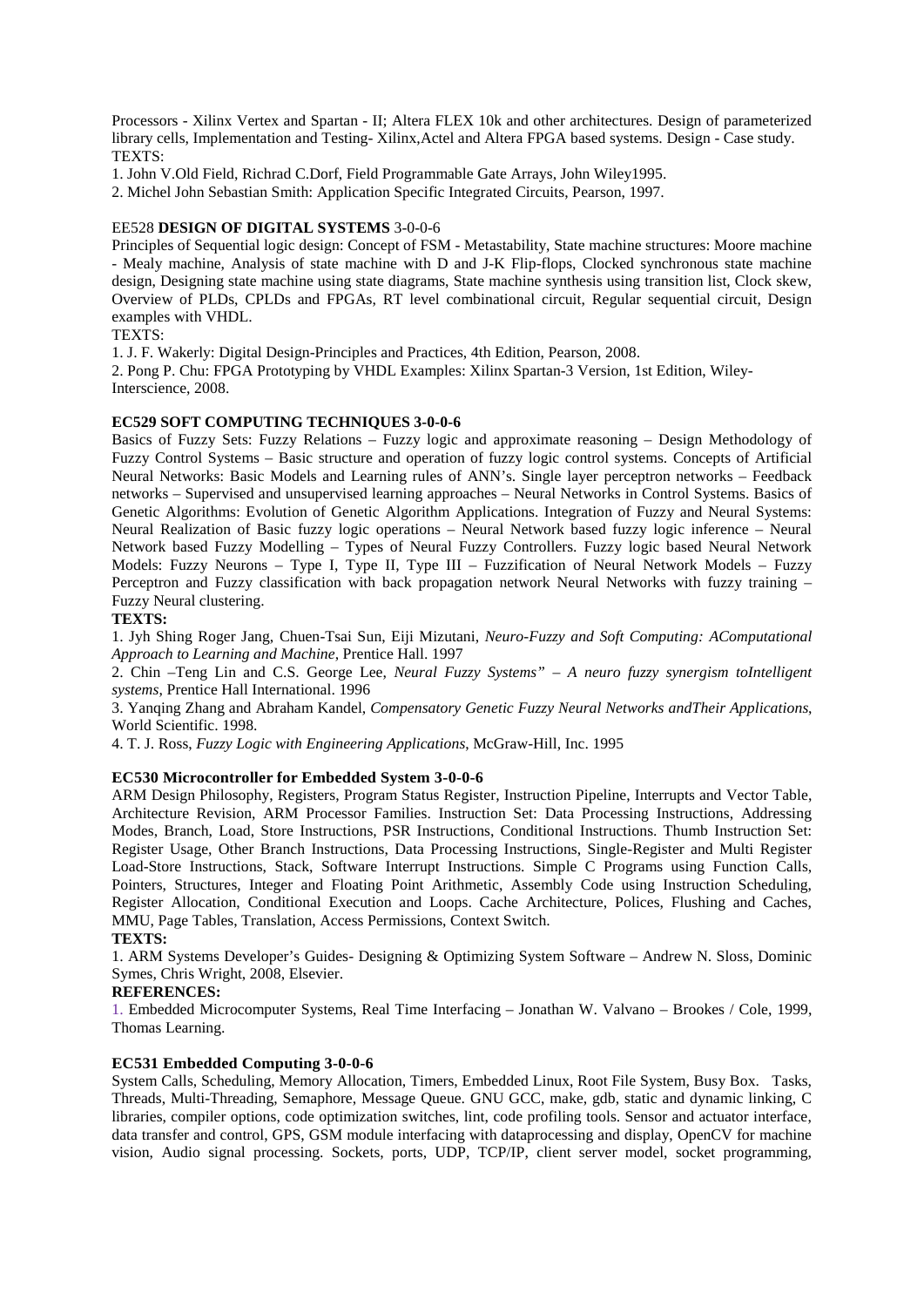802.11, Bluetooth, ZigBee, SSH, firewalls, network security. Application binary interface, exception and interrupt handling, interrupt latency, assemblers, assembler directives, macros, simulation and debugging tools. **TEXTS:**

- 1. Modern Embedded Computing Peter Barry and Patrick Crowley, 1st Ed., Elsevier/Morgan Kaufmann, 2012.
- 2. Linux Application Development Michael K. Johnson, Erik W. Troan, Adission Wesley, 1998.
- 3. Assembly Language for x86 Processors by Kip R. Irvine
- 4. Intel® 64 and IA-32 Architectures Software Developer Manuals

## **REFERENCES:**

- 1. Operating System Concepts by Abraham Silberschatz, Peter B. Galvin and Greg Gagne.
- 2. The Design of the UNIX Operating System by Maurice J. Bach Prentice-Hall
- 3. UNIX Network Programming by W. Richard Stevens

## **EC532 Hardware Software Codesign 3-0-0-6**

Co- Design Models, Architectures, Languages, A Generic Co-design Methodology. Hardware software synthesis algorithms: hardware – software partitioning distributed system cosynthesis. Prototyping and emulation techniques, prototyping and emulation environments, future developments in emulation and prototyping architecture specialization techniques, system communication infrastructure. Architecture Specialization techniques, System Communication infrastructure, Target Architecture and Application System classes, Architecture for control dominated systems (8051-Architectures for High performance control), Architecture for Data dominated systems (ADSP21060, TMS320C60), Mixed Systems. Modern embedded architectures, embedded software development needs, compilation technologies, practical consideration in a compiler development environment. Design, co-design, the co-design computational model, concurrency coordinating concurrent computations, interfacing components, design verification, implementation verification, verification tools, interface verification. System – level specification, design representation for system level synthesis, system level specification languages, Heterogeneous specifications and multi language co-simulation, the cosyma system and lycos system.

## **TEXTS:**

1. Hardware / Software Co- Design Principles and Practice – Jorgen Staunstrup, Wayne Wolf – 2009, Springer.

2. Hardware / Software Co- Design - Giovanni De Micheli, Mariagiovanna Sami, 2002, Kluwer Academic Publishers

## **REFERENCES:**

1. A Practical Introduction to Hardware/Software Co-design -Patrick R. Schaumont - 2010 – Springer

## **EC533 Embedded Networking 3-0-0-6**

Embedded Networking: Introduction – Serial/Parallel Communication – Serial communication protocols - RS232 standard – RS485 – Synchronous Serial Protocols -Serial Peripheral Interface (SPI) – Inter Integrated Circuits (I2C) – PC Parallel port programming - ISA/PCI Bus protocols – Firewire. USB bus – Introduction – Speed Identification on the bus – USB States – USB bus communication: Packets –Data flow types – Enumeration –Descriptors –PIC 18 Microcontroller USB Interface – C Programs –CAN Bus – Introduction - Frames –Bit stuffing –Types of errors –Nominal Bit Timing – PIC microcontroller CAN Interface –A simple application with CAN. Elements of a network – Inside Ethernet – Building a Network: Hardware options – Cables, Connections and network speed – Design choices: Selecting components –Ethernet Controllers – Using the internet in local and internet communications – Inside the Internet protocol. Exchanging messages using UDP and TCP – Serving web pages with Dynamic Data – Serving web pages that respond to user Input – Email for Embedded Systems – Using FTP – Keeping Devices and Network secure. Wireless sensor networks – Introduction – Applications – Network Topology – Localization –Time Synchronization - Energy efficient MAC protocols –SMAC – Energy efficient and robust routing – Data Centric routing. **TEXTS:**

1. Embedded Systems Design: A Unified Hardware/Software Introduction - Frank Vahid, Tony Givargis, John & Wiley Publications, 2002

2. Parallel Port Complete: Programming, interfacing and using the PCs parallel printer port - Jan Axelson, Penram Publications, 1996.

## **REFERENCES:**

1. Advanced PIC microcontroller projects in C: from USB to RTOS with the PIC18F series - Dogan Ibrahim, Elsevier 2008.

2. Embedded Ethernet and Internet Complete - Jan Axelson, Penram publications, 2003.

3. Networking Wireless Sensors - Bhaskar Krishnamachari , Cambridge press 2005.

## **EC534 CPLD AND FPGA ARCHITECTURES AND APPLICATIONS 3-0-0-6**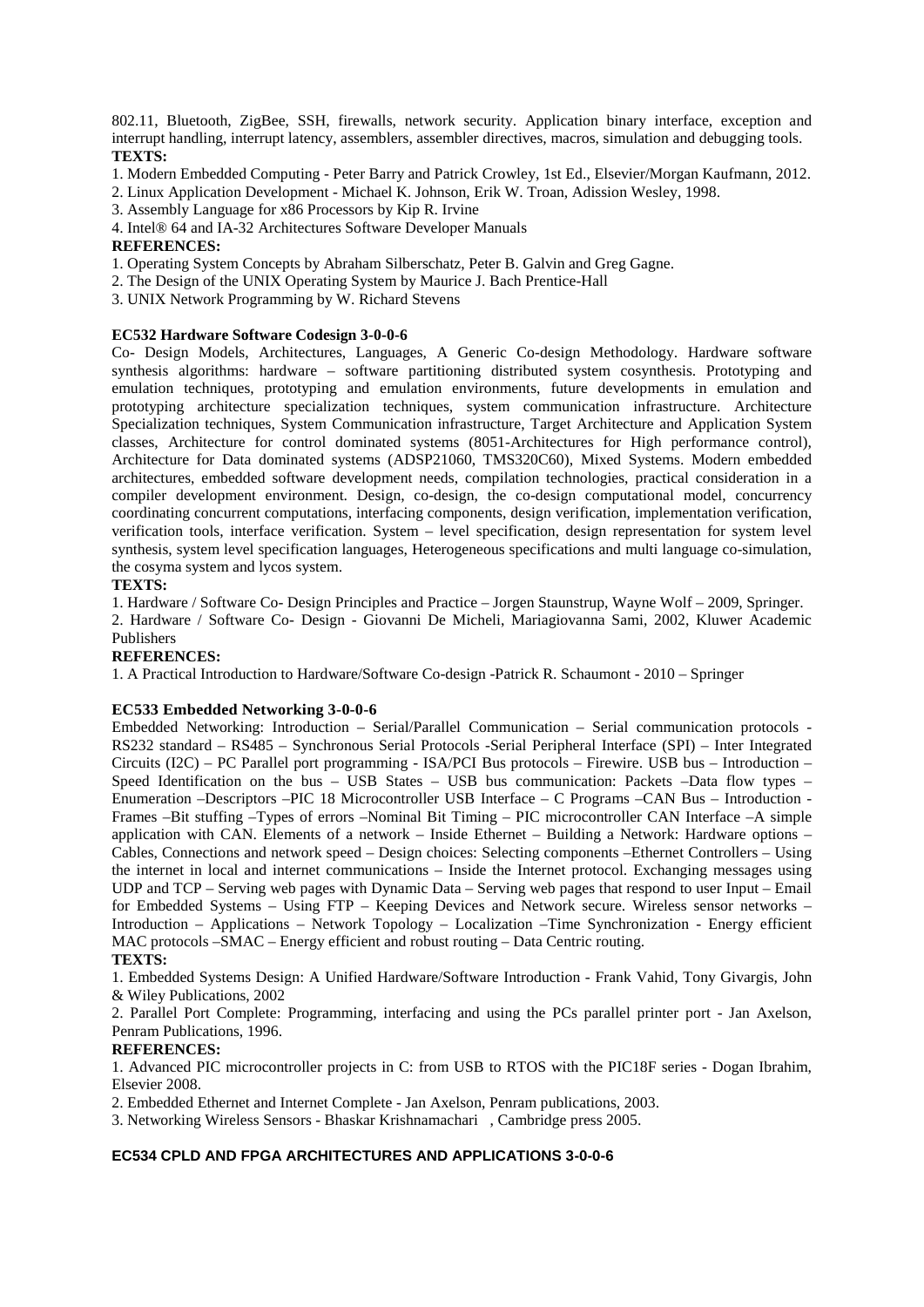Introduction, Simple Programmable Logic Devices – Read Only Memories, Programmable Logic Arrays, Programmable Array Logic, Programmable Logic Devices/Generic Array Logic; Complex Programmable Logic Devices – Architecture of Xilinx Cool Runner XCR3064XL CPLD, CPLD Implementation of a Parallel Adder with Accumulation. Organization of FPGAs, FPGA Programming Technologies, Programmable Logic Block Architectures, Programmable Interconnects, Programmable I/O blocks in FPGAs, Dedicated Specialized Components of FPGAs, Applications of FPGAs. Introduction, Programming Technology, Device Architecture, The Xilinx XC2000, XC3000 and XC4000 Architectures. Introduction, Programming Technology, Device Architecture, The Actel ACT1, ACT2 and ACT3 Architectures. General Design Issues, Counter Examples, A Fast Video Controller, A Position Tracker for a Robot Manipulator, A Fast DMA Controller, Designing Counters with ACT devices, Designing Adders and Accumulators with the ACT Architecture. **TEXTS:**

1. Field Programmable Gate Array Technology - Stephen M. Trimberger, Springer International Edition.

2. Digital Systems Design - Charles H. Roth Jr, Lizy Kurian John, Cengage Learning.

## **REFERENCES:**

1. Field Programmable Gate Arrays - John V. Oldfield, Richard C. Dorf, Wiley India.

2. Digital Design Using Field Programmable Gate Arrays - Pak K. Chan/Samiha Mourad, Pearson Low Price Edition.

3. Digital Systems Design with FPGAs and CPLDs - Ian Grout, Elsevier, Newnes.

4. FPGA based System Design - Wayne Wolf, Prentice Hall Modern Semiconductor Design Series.

## **EC 535 Semiconductor IC Technology 3-0-0 6**

Historical perspective, processing overview, crystal growth, wafer fabrication and basic properties of Silicon Wafers, Clean Rooms, Wafer Cleaning, Epitaxy, Thermal Oxidation of Silicon, Lithography, Wet and Dry Etching, Thin film deposition, Diffusion, Ion Implantation, Metallization, Process Integration: Passive components, Bipolar Technology, MOSFET Technology, MESFET Technology, MEMS Technology, IC Manufacturing: Electrical Testing, Packaging, Yield, Future trends and Challenges: Challenges for integration, system on chip.

## **Texts:**

1. G. S. May and S. M. Sze, *Fundamentals of Semiconductor Fabrication*, Wiley India, 2004.

2. J. D. Plummer, M. D. Deal and P. B. Griffin, *Silicon VLSI Technology,Fundamentals, Practice and Modeling*, Pearson education, 2000.

3. S. M. Sze, *VLSI Technology*, 2nd Edn., TMH, 2004.

4. S. M. Sze, *Semiconductor Devices: Physics and Technology*, 2nd Edn., Wiley India, 2011.

5. W. R. Runyan and K. E. Bean, *Semiconductor Integrated CircuitProcessing Technology*, Addison Wesley Publishing Company, 1990.

6. S. A. Campbell, *The Science and Engineering of MicroelectronicFabrication*, Oxford University Press, 1996. 7. M. J. Madou, *Fundamentals of Microfabrication*, 2nd Edition, CRC Press, 2011.

### **EC 536 VLSI System Design 3-0-0 6**

Basics of system hardware design: Hierarchical design using top-down and bottom-up methodology, System partitioning techniques, interfacing between system components, Handling multiple clock domains, Synchronous and asynchronous design styles; Design of finite state machines: state assignment strategies; The Processor: Data path and Control, Enhancing performance with Pipelining, exploiting of Memory hierarchy.

## **Texts / References:**

1. G. De. Micheli, Synthesis and Optimisation of Digital Circuits, Tata McGraw-Hill, 2004.

2. D. A. Patterson and J. L. Hennessy, Computer Organization and Design: The Hardware/Software Interface, 2nd Edition, Morgan Kaufmann Publishers, Inc, 1998.

3. J. Rabaey, Digital Integrated Circuits, A Design Perspective, 2nd Edition, Pearson Education, 2003.

4. H. E. Weste and K. Eshraghian, Principles of CMOS VLSI Design, 2<sup>nd</sup> Edition, Eight Indian Reprint, Pearson Education, 2002.

5. C. Mead and L. Conway, Introduction to VLSI Systems, Addison Wesley, 1979.

## **EC 537 Linear Algebra and Optimization 3-0-0 6**

Linear Algebra - vector spaces, linear independence, bases and dimension, linear maps and matrices, eigenvalues, invariant subspaces, inner products, norms, orthonormal bases, spectral theorem, isometries, polar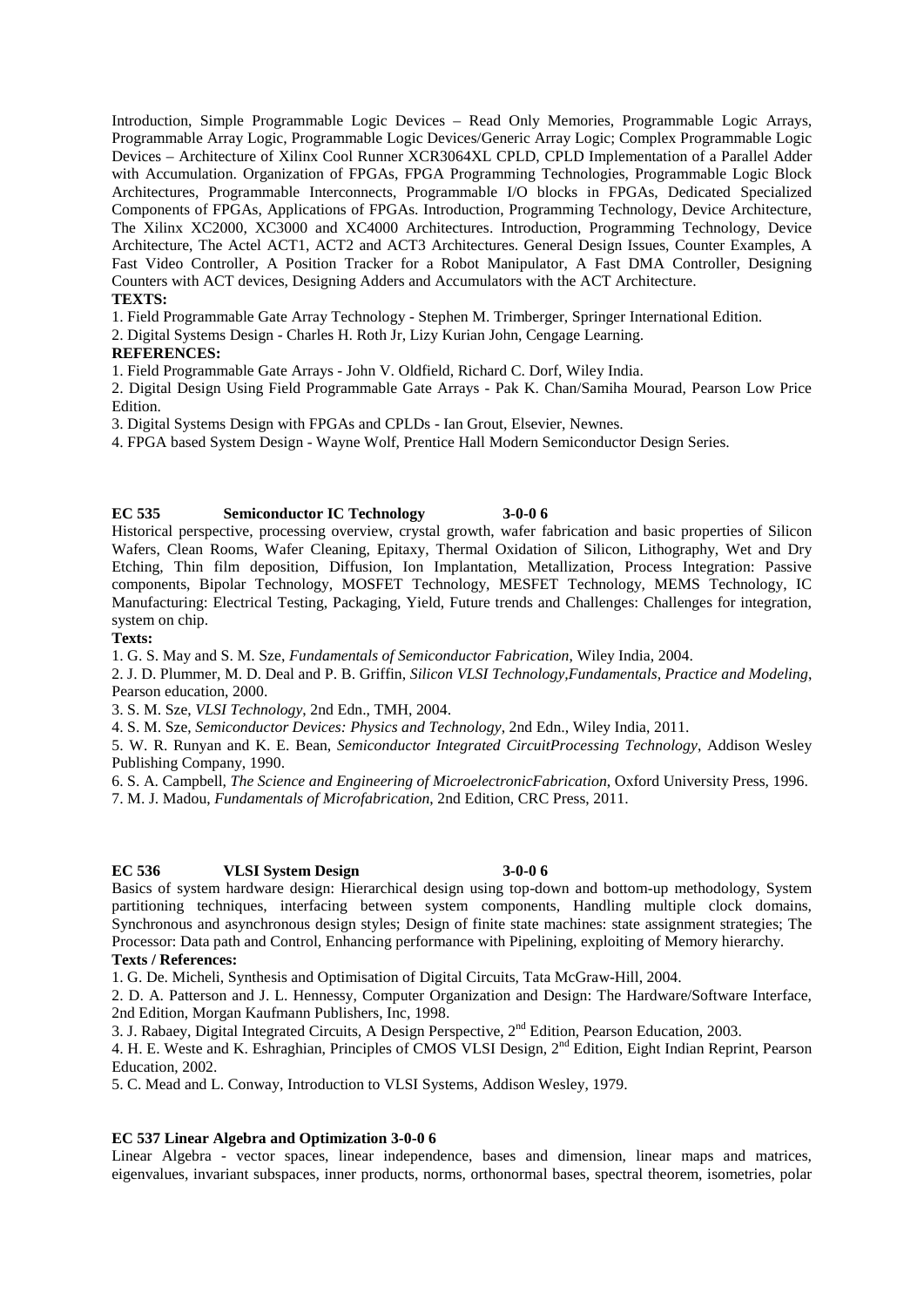and singular value decomposition, operators on real and complex vector spaces, characteristic polynomial, minimal polynomial; optimization - sequences and limits, derivative matrix, level sets and gradients, Taylor series; unconstrained optimization - necessary and sufficient conditions for optima, convex sets, convex functions, optima of convex functions, steepest descent, Newton and quasi Newton methods, conjugate direction methods; constrained optimization - linear and non-linear constraints, equality and inequality constraints, optimality conditions, constrained convex optimization, projected gradient methods, penalty methods. **Texts:**

- 1. S. Axler, *Linear Algebra Done Right*, 2nd Edn., Springer, 1997.
- 2. E. K. P. Chong and S. H. Zak, *An Introduction to Optimization*, 2nd Edn., Wiley India Pvt. Ltd., 2010.
- 3. G. Strang, *Linear Algebra and Its Applications*, Nelson Engineering, 2007.
- 4. D. C. Lay, *Linear Algebra and Its Applications*, 3rd Edition, Pearson, 2002.
- 5. D. G. Luenberger and Y. Ye, *Linear and Nonlinear Programming*, 3rd Edn., Springer, 2010.

## **EC 538 Signal Processing Algorithms and Architectures3-0-0 6**

Orthogonal transforms: DFT, DCT and Haar; Properties of DFT;Computation of DFT: FFT and structures, Decimation in time,Decimation in frequency; Linear convolution using DFT; Digital filterstructures: Basic FIR/IIR filter structures, FIR/IIR Cascaded latticestructures, Parallel allpass realization of IIR transfer functions, Sinecosinegenerator; Computational complexity of filter structures;Multirate signal processing: Basic structures for sampling rateconversion, Decimators and Interpolators; Multistage design ofinterpolators and decimators; Polyphase decomposition and FIRstructures; Computationally efficient sampling rate converters;Arbitrary sampling rate converters based on interpolation algorithms:Lagrange interpolation, Spline interpolation; Quadrature mirror filterbanks; Conditions for perfect reconstruction; Applications in subbandcoding; Digital Signal Processors introduction: Computationalcharacteristics of DSP algorithms and applications; Techniques forenhancing computational throughput: Harvard architecture,parallelism, pipelining, dedicated multiplier, split ALU and barrelshifter; TMS320C64xx architecture: CPU data paths and control,general purpose register files, register file cross paths, memory loadand store paths, data address paths, parallel operations, resourceconstraints.

## **Texts:**

1. R. Chassaing and D. Reay, *Digital signal processing and applicationswith TMS320C6713 and TMS320C6416*, Wiley, 2008.

2. S. K. Mitra, *Digital Signal Processing: A Computer Based Approach*,3rd Edn., TMH, 2008.

3. J. G. Proakis and D. G. Manolakis, *Digital Signal Processing:Principles, Algorithms and Applications*, Pearson Prentice Hall, 2007.

## **EC 539 Optimal and Adaptive Signal Processing 3-0-0 6**

Review: Hilbert space of random variables; response of linear systemsto wide-sense stationary inputs, spectral factorization theorem andinnovation processes, autoregressive moving average processes; Linearminimum mean-square error (LMMSE) estimation: minimum mean squareerror(MMSE) estimation of jointly Gaussian random variables,LMMSE, orthogonality principle and Wiener Hoff equation; FIR Wienerfilters, linear prediction-forward and backward predictions, Levinson-Durbin Algorithm and lattice filter; IIR Wiener filters: non-causalWiener filter, innovation and and causal Wiener filter; Kalman filters:Gauss-Markov state variable models; innovation and Kalmanrecursion, steady-state behaviour of Kalman filters; Adaptive filters:steepest descent solution of FIR Wiener filter, LMS algorithm convergence,steady-state behaviour and practical considerations, RLSalgorithm- method of least-squares, recursive solution and square rootalgorithms, application of adaptive filters-equalization and noisecancellation. Spectral Estimation: Smoothed and windowed periodograms, minimum variance, maximum entropy and parametricmethods for spectral estimation, frequency estimation.

## **Texts:**

1. M. H. Hayes, *Statistical Digital Signal Processing and Modeling*, JohnWiley & Sons, Inc., 2002.

2. S. Haykin, *Adaptive Filter Theory*, Prentice Hall, 2001.

3. D.G. Manolakis, V.K. Ingle and S.M. Kogon, *Statistical and AdaptiveSignal Processing*, McGraw Hill, 2000. 4. S. J. Orfanidis, *Optimum Signal Processing*, 2nd Edition, 2007republication of the 1988 McGraw-Hill edition.

5. S. M. Kay, *Fundamentals of Statistical Signal Processing: EstimationTheory*, Prentice Hall, 1993.

6. B. Widrow and S. D. Stearns, *Adaptive Signal Processing*, PrenticeHall, 1985.

**EC 540 Detection and Estimation Theory 3-0-0 6**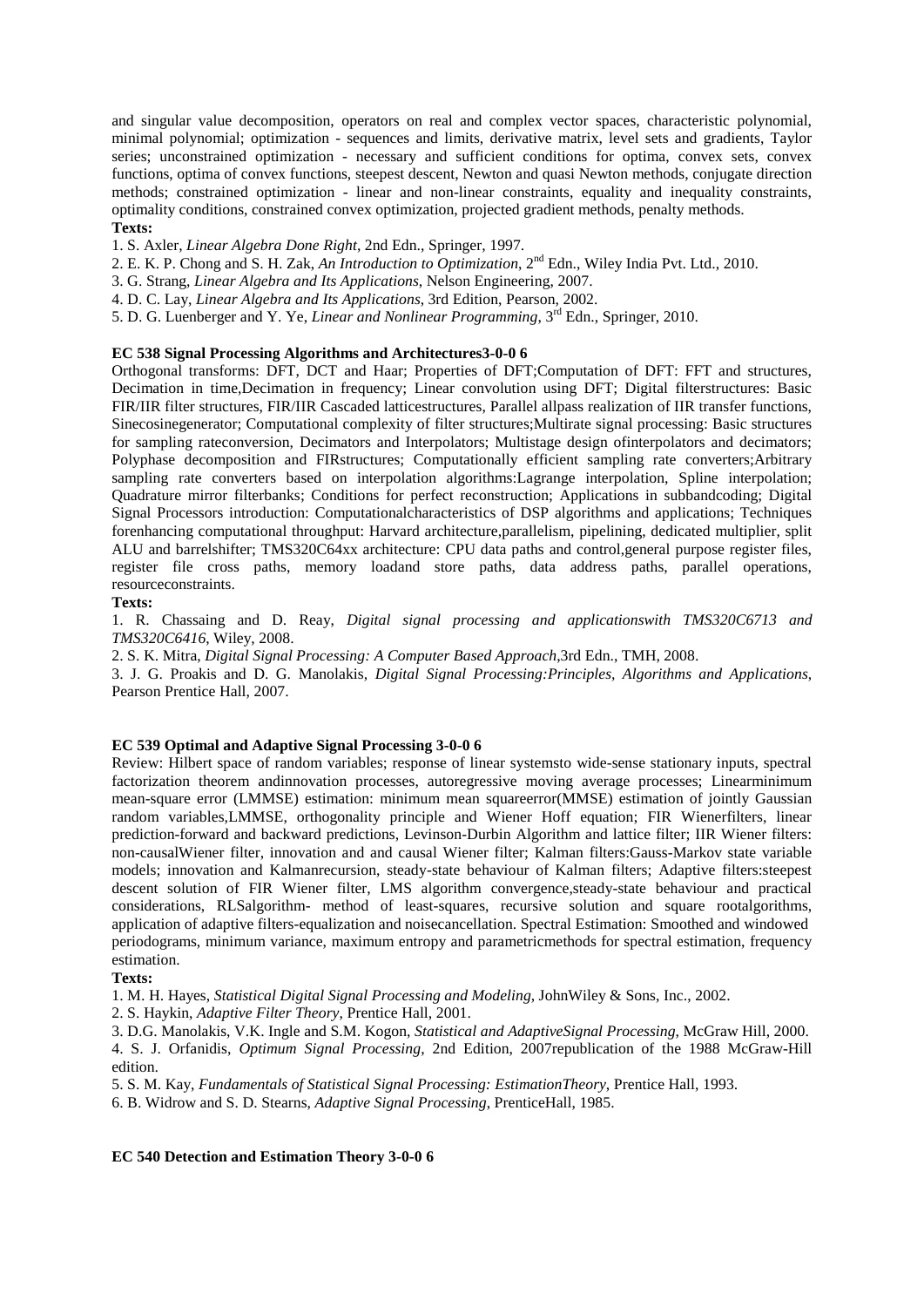Review of random process, problem formulation and objective of signal detection and signal parameter estimation; Hypothesis testing:Neyman-Pearson, minimax, and Bayesian detection criteria;Randomized decision; Compound hypothesis testing; Locally anduniversally most powerful tests, generalized likelihood-ratio test;Chernoff bound, asymptotic relative efficiency; Sequential detection;Nonparametric detection, sign test, rank test. Parameter estimation:sufficient statistics, minimum statistics, complete statistics; Minimumvariance unbiased estimation, Fisher information matrix, Cramer-Raobound, Bhattacharya bound; Linear models; Best linear unbiasedestimation; Maximum likelihood estimation, invariance principle;Estimation efficiency; Least squares, weighted least squares; Bayesianestimation: philosophy, nuisance parameters, risk functions,minimum mean square error estimation, maximum a posterioriestimation.

## **Texts:**

1. H. V. Poor, *An Introduction to Signal Detection and Estimation*, 2ndedition, Springer, 1994.

2. S. M. Kay, *Fundamentals of Statistical Signal Processing: Detection Theory*, Prentice Hall PTR, 1998.

3. S. M. Kay, *Fundamentals of Statistical Signal Processing: EstimationTheory*, Prentice Hall PTR, 1993.

4. H. L. Van Trees, *Detection, Estimation and Modulation Theory, Part I*,John Wiley, 1968.

5. D. L. Melsa and J. L. Cohn, *Detection and Estimation Theory*, McGrawHill, 1978.

6. L. L. Scharf, *Statistical Signal Processing: Detection, Estimation, andTime Series Analysis*, Addison-Wesley, 1990.

7. V. K. Rohatgi and A. K. M. E. Saleh, *An Introduction to Probability andStatistics*, 2nd edition, Wiley, 2000.

## EC 541 **ASIC DESIGN AND MODELING 3-0-0-6**

Introduction to ASIC, Modeling combinational and sequential circuits, Design entry by verilog / VHDL /FSM / SYSTEM C, Hardware modeling with Verilog / VHDL, different verilog /VHDL constructs, and Logic Synthesis. ASIC construction, Simulation ,Verification of complex logic design model, Verification issues like verification plan, verification methodology, timing verification, Hardware design verification, Software design verification ,verification strategy for ASIC bus functional models, verification Automation, physical verification, Layout planning and verifications ,ASIC design flow and HDL based ASIC design flow, EDA tools for ASIC design, Mixed signal design , Introduction to VLSI physical design, floor planning , placement and routing parameter extraction , static timing analysis , current analysis , clock tree synthesis , power grid analysis , clock skew analysis and post layout synthesis , Data structure for graph models, , different tools for the PAR,

Design rule and electric rule checking, LVS , Wire length / load estimator, stick diagrams by using CMOS for various combination ckt and Different timing parameters for Asics. Test specification , need for testability, Boundary Scan Test, Faults, Fault simulation, Automatic Test pattern Generation, SCAN test, Built in Self test ,Gate level simulation and IC verification. Tools used for front to back end chip design.

## **Texts:**

1. Wayne Wolf, "Modern VLSI Design " by Pearson Education Asia, 2000.

2. Michael Smith ,"Application Specific Integrated Circuits –" by Pearson Education Asia, 2007.

3. Geiger , Allen Strader,"VLSI Design Techniques for Analog and Digital circuits " McGraw HILL, 1999.

4. Neil Weste ," Principles of CMOS VLSI Design "by Pearson Education Asia, 2007.

## **EC 542 MACHINE INTELLIGENCE 3-0-0-6**

Introduction, Soft Computing intelligence, comparison with conventional Artifical Intelligence, soft computing characteristics, Fuzzy sets, Fuzzy rules and Fuzzy inference systems, Different fuzzy Models : Mamdani, Sugeno, Tsu Kamoto, Fuzzy modeling, Least squares methods for system identification, Derivative based optimization. Neural networks, Adaptive networks, Supervised learning Neural networks, Perceptron, Backpropagation Multilayer perceptron , Radial basis function networks, Learning from reinforcement, Dynamic programming, Competitive learning, Kohonen's self organizing networks, Principle component networks, LVQ, Hopfield networks. Adaptive Neuro-Fuzzy interface systems, Advanced Neuro-Fuzzy modeling, Data clustering algorithms, Neuro-Fuzzy control, Fuzzy filtered neural network, Genetic algorithms in game playing.

## **Texts:**

1. S. R. Jang, C.T. Sun, E. Mizutani,' Neuro-Fuzzy and Soft Computing', Pearson Education, ISBN 81-297- 0324-6, 1989.

2. B. Kosko, 'Neural Networks and Fuzzy Systems : a dynamical systems approach' Prentice Hall Publication, 1993.

3. Simon Haykin, ' Neural Networks : comprehensive foundation', Prentice Hall, ISBN-10: 0132733501, 1987.

4. Jacek M. Zurada , 'Introduction to Artifical Neural Systems', Jaico publications, 2000.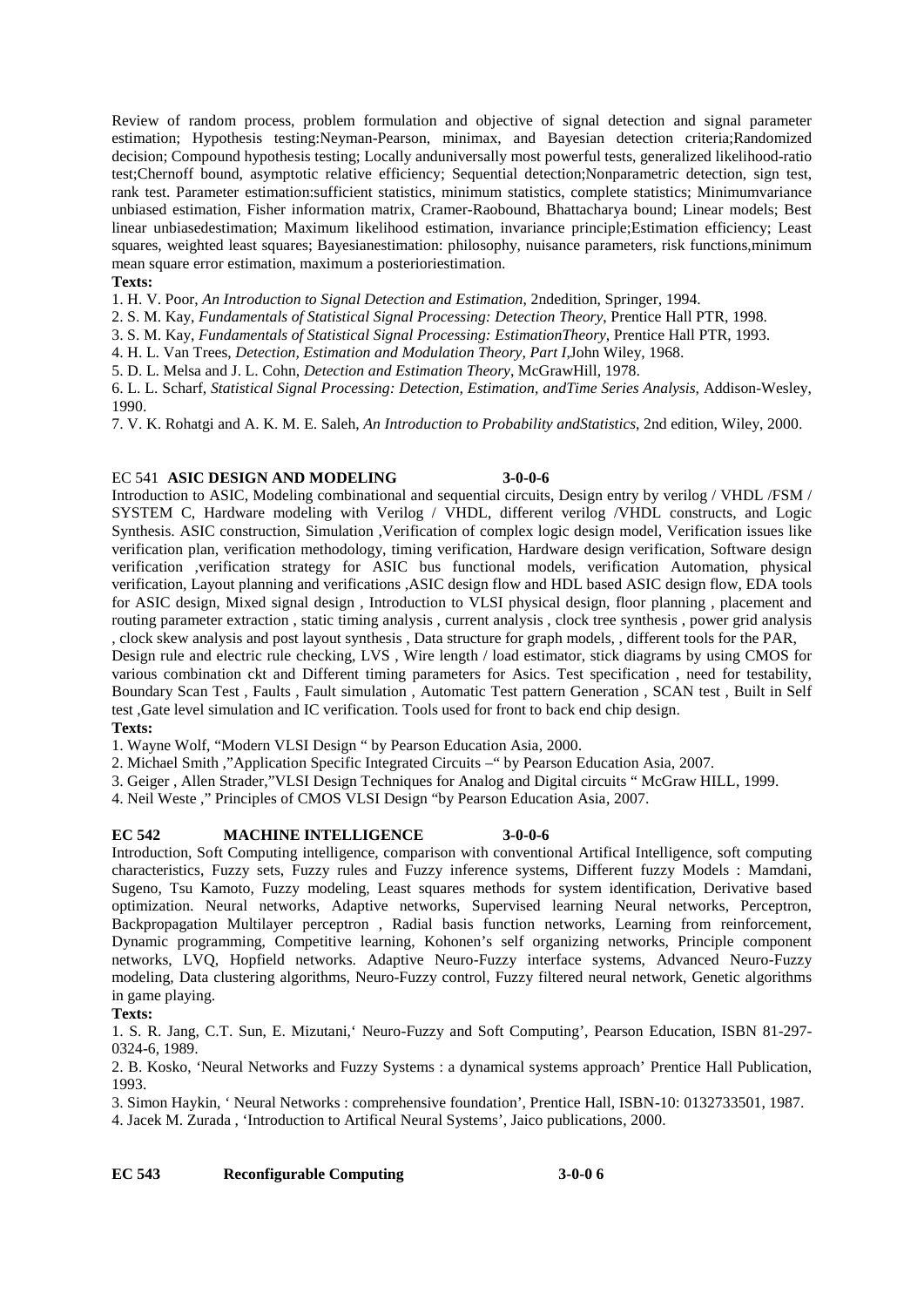Computing requirements, Area, Technology scaling, Instructions, Custom Computing Machine, Overview, Comparison of Computing Machines. Interconnects, Requirements, Delays in VLSI Structures; Partitioning and Placement, Routing; Computing Elements, LUT's, LUT Mapping, ALU and CLB's, Retiming, Fine-grained & Coarse-grained structures; Multicontext; Comparison of different architectures viz. PDSPs, RALU, VLIW, Vector Processors, Memories, Arrays for fast computations, CPLDs, FPGAs, Multicontext, Partial Reconfigurable Devices; TSFPGA, DPGA, Mattrix; Best suitable approach for RD; Case study. Control Logic, Binding Time and Programming Styles, Overheads, Data Density, Data BW, Function density, Function diversity, Interconnect methods, Best suitable methods for RD; Contexts, Context switching; Area calculations for PE; Efficiency, ISP, Hot Reconfiguration; Case study. Architectures for existing multi FPGA systems, Compilation Techniques for mapping applications described in a HDL to reconfigurable hardware, Study of existing reconfigurable computing systems to identify existing system limitations and to highlight opportunities for research; Software challenges in System on chip; Testability challenges; Case studies. Modelling , Temporal portioning algorithms, Online temporal placement, Device space management, Direct communication, Third party communication, Bus based communication, Ckt switching, Network on chip, Dynamic network on chip, Partial reconfigurable design.

## **Texts:**

1. IEEE Journal papers on Reconfigurable Architectures.

- 2. "High Performance Computing Architectures" (HPCA) Society papers.
- 3. Christophe Bobda, "Introduction to Reconfigurable Computing", Springer Publication, 2009.
- 4. Maya Gokhale, Paul Ghaham, "Reconfigurable Computing", Springer Publication, 2011.

## **EC 544 Memory Technologies 3-0-0 6**

Static Random Access Memories (SRAMs), SRAM Cell Structures, MOS SRAM Architecture, MOS SRAM Cell and Peripheral Circuit, Bipolar SRAM, SOl, Advanced SRAM Architectures, Application Specific SRAMs; DRAMs, MOS DRAM Cell, BiCMOS DRAM, Error Failures in DRAM, Advanced DRAM Design and Architecture, Application Specific DRAM, High Density ROMs, PROMs, Bipolar & CMOS PROM, EEPROMs, Floating Gate EPROM Cell, OTP EPROM, EEPROMs, Nonvolatile SRAM, Flash Memories. RAM Fault Modeling, Electrical Testing, Pseudo Random Testing-Megabit DRAM Testing-Nonvolatile Memory Modeling and Testing-IDDQ Fault Modeling and Testing-Application Specific Memory Testing. General Reliability Issues, RAM Failure Modes and Mechanism, Nonvolatile Memory, Reliability Modeling and Failure Rate Prediction, Reliability Screening and Qualification. Radiation Effects, SEP, Radiation Hardening Techniques. Process and Design Issues, Radiation Hardened Memory Characteristics, Radiation Hardness Assurance and Testing, Ferroelectric Random Access Memories (FRAMs), Gallium Arsenide (GaAs) FRAMs, Analog Memories, Magneto Resistive Random Access Memories (MRAMs), Experimental Memory Devices. Memory Hybrids (2D & 3D), Memory Stacks, Memory Testing and Reliability Issues, Memory Cards, High Density Memory Packaging, Future Directions, Introduction to digital tablet PC, LCD, DVD player etc.

## **Texts:**

1. Ashok K.Sharma, " Semiconductor Memories Technology, Testing and Reliability ",Prentice- Hall of India Private Limited, New Delhi, 1997.

2. Memories", Springer Publication.

3. Wen C. Lin, "Handbook of Digital System Design", CRC Press.

## **EC 545 VLSI EDA TOOLS 3-0-0-6**

ASIC design flow, various design entries, IP cores, cross compilers, cell design, stick diagrams, synthesis, place and route, floor planning, power estimation, static timing analysis, dynamic timing analysis, antenna rules, design rule check, electric rule check, schematic rule check, Clock domain crossing check, layout verses schematic, layout techniques, verification, manufacturing tests. Xilinx ISE, Actel libero, Active HDL, Sinplify pro, Leonardo spectrum, Quartus, Boole Dozer, Model Simdesign entries, various simulation, synthesis, place and route, timing verification. Cadence, IC station – design entries, simulations, various tools in the suit, GDS files. Microwind, Spice, Magic – layout techniques, simulations, DRCs, , tools available in the suit.

## **Texts:**

1. Michael Smith, "Application Specefic Integrated Circuits", Pearson Education Asia, 2000.

2. Reference manuals of the respective tools.

## **EC 546 Fault Tolerance System Design 3-0-0-6**

Modeling: Basic Concept, Functional modeling at the logic level, Functional models at the register level, Structural models, Level of modeling. Type of simulation, unknown logic value, compiled simulation, Event driven simulation and Hazard Detection. Logical fault models, Fault detection and redundancy, Fault equivalence and fault location, Fault Dominance, Single stuck-fault models, multiple stuck fault model, stuck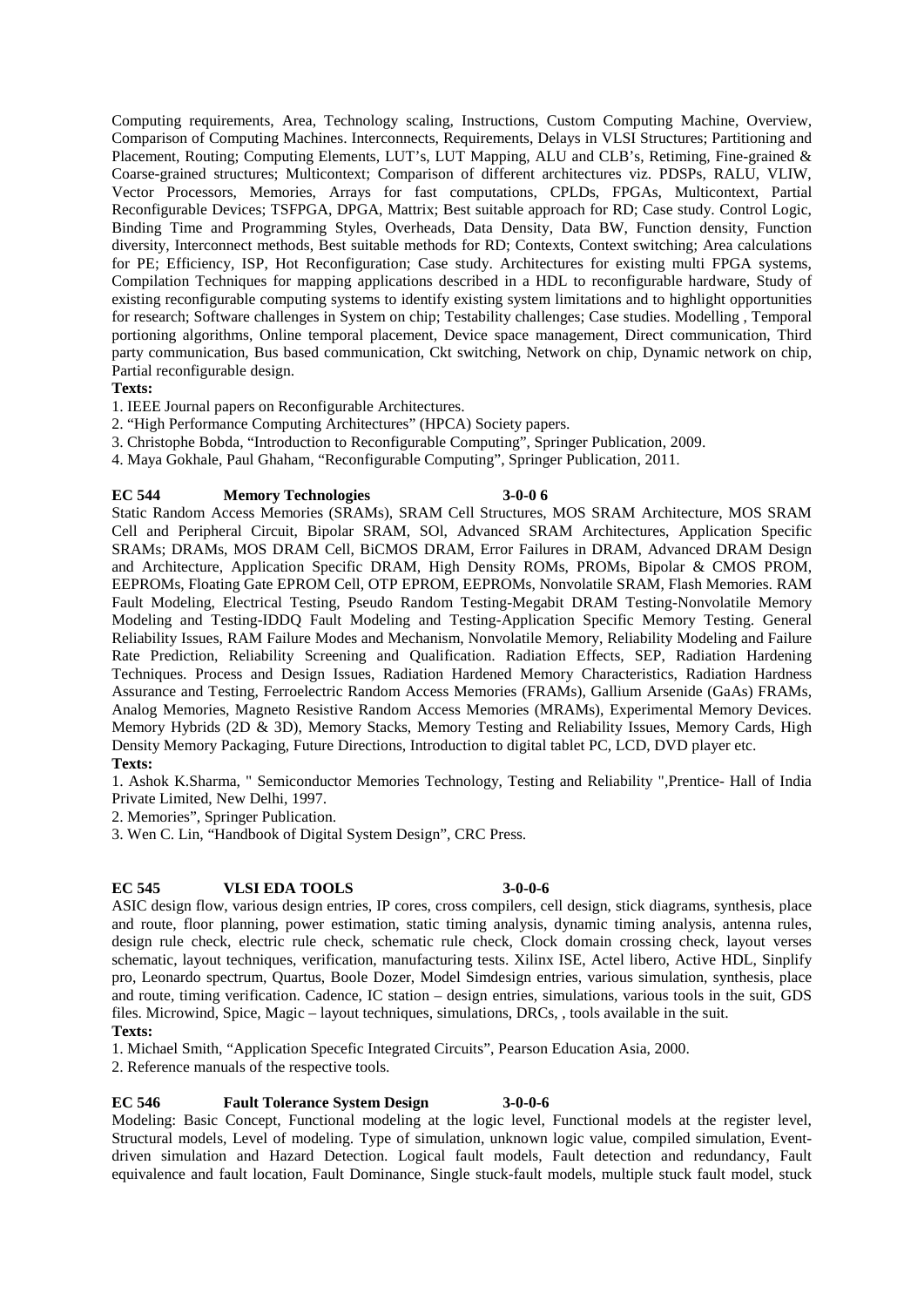RTL variables, Fault variables. Testing for Single Stuck fault and Bridging fault. General fault simulation techniques, Serial Fault simulation, Parallel fault simulation, Deductive fault simulation, Concurrent fault simulation, Fault simulation for combinational circuits, Fault sampling, Statistical fault analysis. General aspects of compression techniques, ones- count compression, transition – count compression, Parity – check compression, Syndrome testing and Signature Analysis Basic concepts , Multiple – Bit Errors , Checking circuits and self checking , self – checking checkers , Parity – check function , totally self-checking m/n code checkers , totally self checking equality checkers , Self-checking Berger code checkers and self checking combinational circuits.Built In Self Test, Self testing circuits for systems, memory & processor testing, PLA testing, Automatic test pattern generation and Boundary Scan Testing JTAG

## **Texts:**

1. M.Abramovici, M.A. Breuer, A.D. Friedman, "Digital systems testing and testable design", Jaico Publishing House, 2009.

2. Diraj K. Pradhan, "Fault Tolerant Computer System Design", Prentice Hall, 2000.

## **EC 547 Biomedical Signals & Systems 3-0-0-6**

Introduction to Biomedical Signals,Nature of Biomedical Signals, Examples of Biomedical Signals – EMG, ECG, EEG, ERPs,PCG,VMG, VAG, Objectives of Biomedical Signal Analysis, Difficulties in Biomedical Signal Analysis, Concurrent, Coupled, and Correlated Processes- Illustration of the Problem with Case-Studies. Filtering for Removal of Artifacts- Illustration of the Problem with Case-Studies,Time-Domain Filters, Frequency-Domain Filters, Optimal Filtering, The Wiener Filter, Adaptive Filters for Removal of Interference, Selecting an Appropriate Filter Application: Removal of Artifacts in the ECG, Event Detection, Detection of Events and Waves, Correlation Analysis of EEG channels, Cross-spectral Techniques. The Matched Filter, Detection of the P Wave, Homomorphic Filtering, Application- ECG Rhythm Analysis, Identification of Heart Sounds, Waveshape and waveform Complexity, Analysis of Event-related Potentials, Morphological Analysis of ECG Waves, Envelope Extraction and Analysis of Activity, Application- Normal and Ectopic ECG Beats, Analysis of Exercise ECG. Frequency-domain Characterization The Fourier Spectrum, Estimation of the Power Spectral Density Function, Measures Derived form PSDs. Modeling Biomedical Systems, Point Processes Parametric System Modeling Autoregressive of Allpole Modeling, Pole-Zero Modeling, Electromechanical Models of Signal Generation, Application- Heart-rate Variability, Spectral Modeling and Analysis of PCG. Analysis of Nonstationary Signals, Time-Variant Systems, Fixed Segmentation, Adaptive Segmentation, Use of Adaptive Filters for Segmentation, Application- Adaptive Segmentation of EEG Signals, Adaptive Segmentation of PCG Signals. Pattern Classification and Diagnostic Decision , Pattern Classification, Supervised Pattern Classification, Unsupervised Pattern Classification, Probabilistic Models and Statistical Decision , Logistic regression Analysis The Training and Test Steps, Neural Networks, Measures of Diagnostic Accuracy and Cost, Reliability of Classifier and Decisions

### **Texts:**

1. R. M. Rangayyan "Biomedical Signal Analysis- A case study approach", Wiley Publications, 2006.

2. Eugene N Bruce "Biomedical signal processing and signal modeling", Wiley publications, 2007.

### **EC 548 Advanced Digital System Design 3-0-0-6**

Digital System Design aspects for RISC and CISC CPU architectures. Control and Data path units of Processor. Practical design aspects for high frequency digital design such as clock skew and synchronous / asynchronous input signal handling. Hazard analysis, fault tree analysis. Estimation of digital system reliability. System integrity. Design of digital system for network applications such as ATM switch design, ATM packet generator, ATM packet decoder. Hardware testing and design for testability: Testing combinational and sequential logic, scan testing, boundary scan and BIST. VHDL models for memories and buses such as SRAM memory, 486 bus model and memory interfacing with microprocessor bus. Floating point arithmetic operations such as multiplications and others. Digital system design for asynchronous serial data transfer.

## **Texts/References:**

1. John F. Wakerly,"Digital Design principles and practices, PHI publications, 2003.

2. Charles H. Roth, "Digital system design using VHDL", Thomson Publication, 2001.

3. Balabanian,"Digital logic design principles",Wiley publication, 1999.

**4.** Stephen Brown, "Fundamentals of digital logic", TMH publication, 2010.

## **EC 549 Embedded Automotive Systems 3-0-0-6** Current trends in Automobiles, open loop and closed loop systems - components for electronic engine management system. Electro magnetic interference suppression. Electromagnetic compatibility, Electronic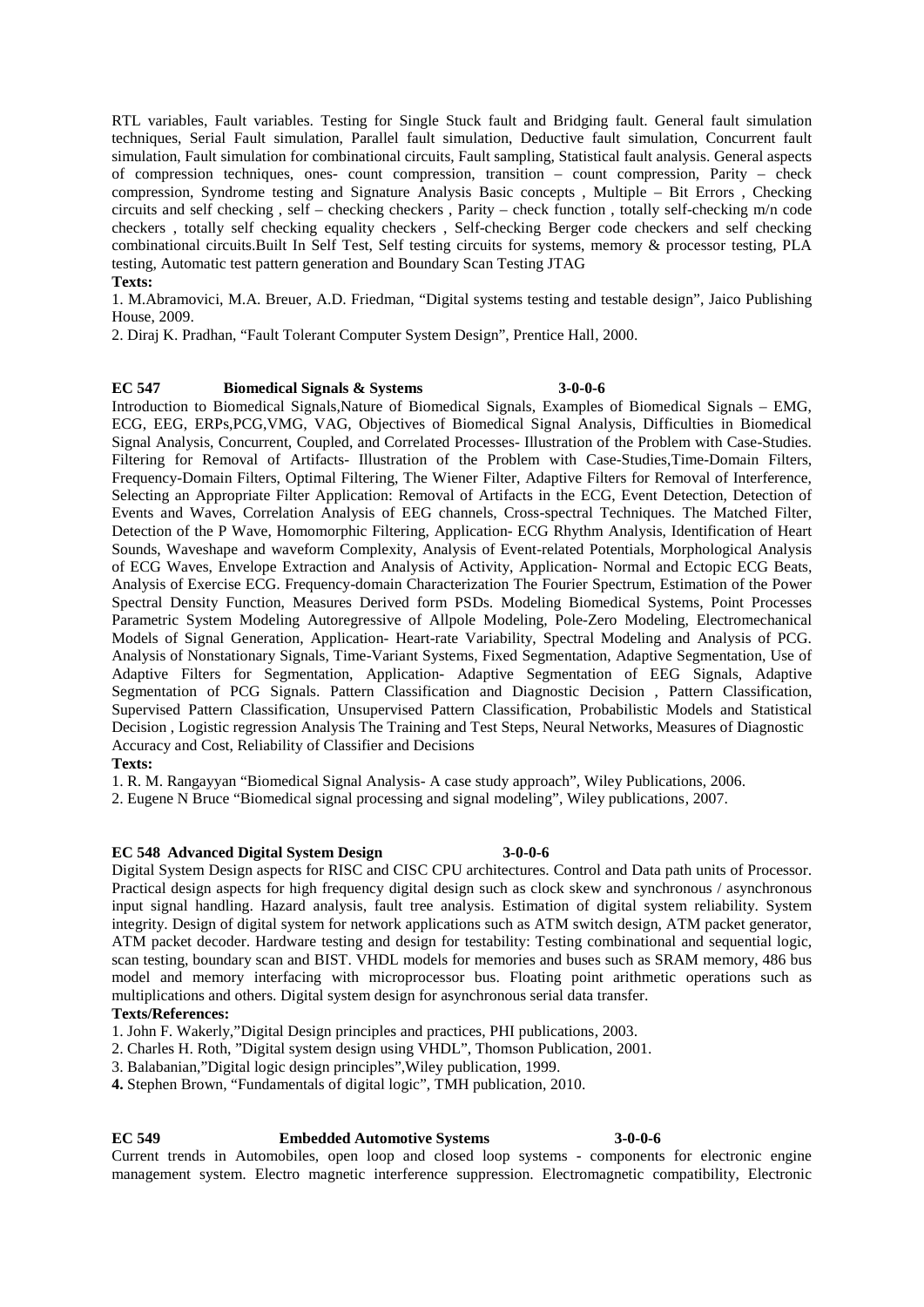dashboard instruments, onboard diagnostic system , security and warming system. Electronic management of chassis systems. Vehicle motion control. Sensors and actuators, and their interfacing. Basic sensor arrangement, types of sensors such as- oxygen sensors, crank angle position sensors- Fuel metering/ vehicle speed sensors and destination sensors, Attitude sensor, Flow sensor, exhaust temperature, air mass flow sensors. Throttle position sensor, solenoids, stepper motors, relays. Electronic ignition systems. Types of solid state ignition systems and their principle of operation. Digital engine control system. Open loop and closed loop control system, Engine cranking and warm up control. Acceleration enrichment. Deceleration learning and ideal speed control, Distributor less ignition – Integrated engine control system, Exhaust emission control engineering. Automotive Embedded systems. PIC, Freescale microcontroller based system. Recent advances like GLS, GPSS, GMS. Multiprocessor communication using CAN bus. Case study- cruise control of car. Artificial Intelligence and engine management.

## **Texts:**

1. William B. Riddens, "Understanding Automotive Electronics", 5th Edition, Butterworth Hennimann Woburn, 1998.

2. Young A.P. & Griffiths, " Automotive Electrical Equipment" , ELBS & New Press- 1999.

3. Tom Weather Jr. & Cland c. Ilunter, " Automotive computers and control system" Prentice Hall Inc., New Jersey, 1998.

4. Crouse W.H., " Automobile Electrical Equipment" , Mc Graw Hill Co. Inc., New York ,1995.

5. Bechhold, " Understanding Automotive Electronic", SAE,1998.

6. Robert Bosch," Automotive Hand Book", SAE (5TH Edition),2000.

## **EC 550 System-on-Chip (SoC) 3-0-0-6**

IC Technology, Economics, CMOS Technology overview, Power consumption, Hierarchical design, Design Abstraction, EDA tools. MOSFET model, parasitics, latch up, advanced transistor structures; Wire parasitics; Design rules, Scalable design rules, process parameters; stick diagrams, Layout design tools; Layout synthesis, layout analysis. CMOS gate delays, transmission time, speed power product, low power gates; Delay by RC trees, cross talk, RLC delay, cell based layout, Logic & interconnect design, delay modeling, wire sizing; Power optimization, Switch logic networks. Pipelining, Data paths, Adders, ALUs, Multipliers, High density memories; Metastability, Multiphase clocking; Power optimization, Design validation, Sequential testing; Architecture for low power. Floor planning methods, global routing, switch box routing, clock distribution; off chip connections, packages, I/O architectures, pad design. Complete chip design including architecture, logic and layout for Kitchen timer chip OR Microwave oven chip.

## **Texts**

1. Wayne Wolf, "Modern VLSI Design", Pearson Education, 1998.

2. Kamaran Eshraghian, "Principles of CMOS VLSI Design", Pearson Education, 2007

3. Rabey, Chandrakasan, "Digital IC Design", Preason Publication, 2009.

## **EC 551 Software Defined Radio 3-0-0-6**

SDR concepts & history, Benefits of SDR, SDR Forum, Ideal SDR architecture, SDR Based End-to-End Communication, Worldwide frequency band plans, Aim and requirements of the SCA, Architecture Overview, Functional View, Networking Overview, Core Framework, Real Time Operating Systems, Common Object Request Broker Architecture (CORBA), SCA and JTRS compliance, Radio Frequency design, Baseband Signal Processing, Radios with intelligence, Smart antennas, Adaptive techniques, Phased array antennas, Applying SDR principles to antenna systems, Smart antenna architectures, Low Cost SDR Platform, Requirements and system architecture, Convergence between military and commercial systems, The Future For Software Defined Radio

## **Texts/References:**

1. Dillinger, Madani, Alonistioti (Eds.): Software Defined Radio, Architectures, Systems and Functions, Wiley 2003

2. Reed: Software Radio, Pearson, 1997.

3. Software Defined Radio for 3G, 2002, by Paul Burns.

4. 4.Tafazolli (Ed.): Technologies for the Wireless Future, Wiley 2005.

5. Bard, Kovarik: Software Defined Radio, The Software Communications Architecture, Wiley, 2007.

## **552 EC SMART ANTENNAS 3-0-0-6**

Antenna gain, Phased array antenna, power pattern, beam steering, degree of freedom, optimal antenna, adaptive antennas, smart antenna -key benefits of smart antenna technology, wide band smart antennas, Digital radio receiver techniques and software radio for smart antennas. Signal model conventional beamformer, null steering beamformer, optimal beamformer, Optimization using reference signal, beam space processing. Sample matrix inversion algorithm, unconstrained LMS algorithm, normalized LMS algorithm, Constrained LMS algorithm,